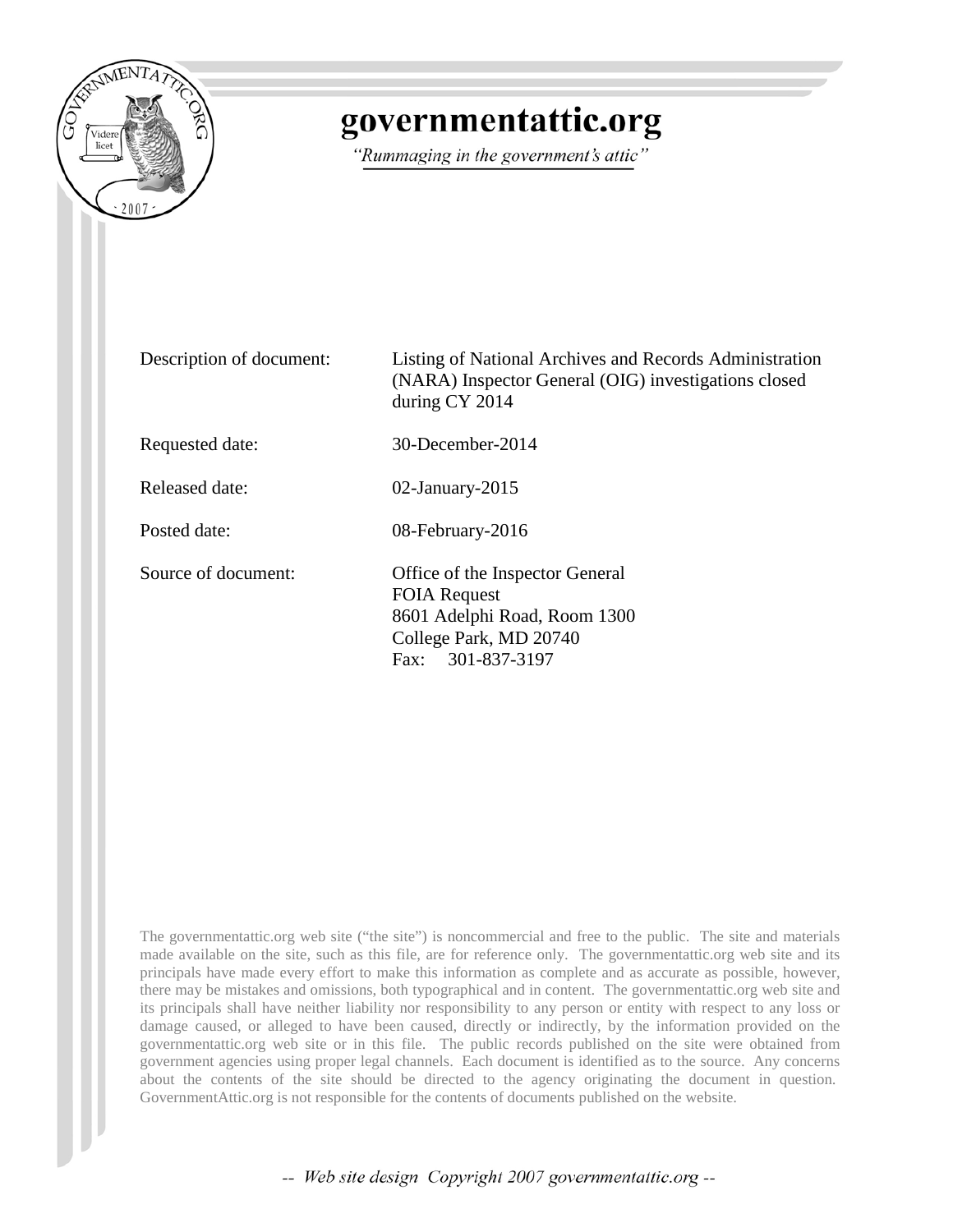

## OFFICE *of*  IN SPECTOR GEN ERAL

January 2, 2015

Via email

Re: Request for OIG Investigations Information (NARA OIG FOIA 15-05)

This letter is in response to your letter, received December 30, 2014 requesting the "list or printout or database listing of IG investigations closed during calendar year 2014." While the OIG does not regularly keep or produce such a record, I was able to generate one and interpreted this as a FOIA request for information about investigations in any sort of closed status. The list generated is attached. Please note the "Descriptive Title" field was created for this request, and relates solely to what the initial allegations were. It is not a statement of fact about anything which was substantiated or unsubstantiated.

In accordance with Department of Justice guidance, I would also like to notify you that FOIA excludes certain records from the requirements of the FOIA and this response addresses only those records that are subject to the FOIA.

If you have any questions, you may contact me at 301-837-1966 or john.simms@nara.gov. Thank you for contacting the NARA OIG.

Sincerely,

//signed//

John Simms Counsel to the Inspector General Office of Inspector General National Archives and Records Administration

NATIONAL ARCHIVES and RECORDS ADMINISTRATION 8601 ADELPHI ROAD, ROOM 1300 COLLEGE PARK, MD 20740-6001 www. *arch iv es .go v*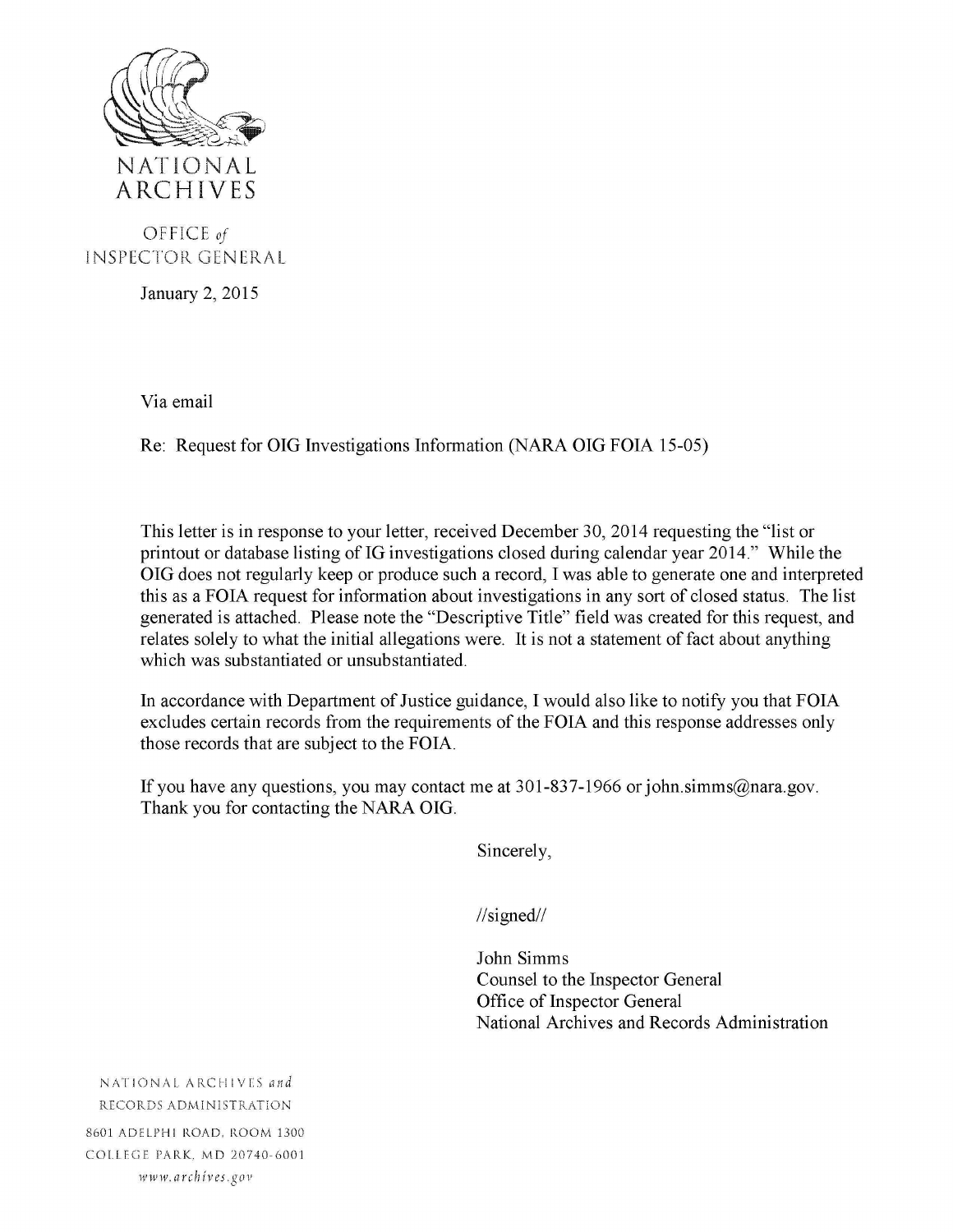## **NARA OIG Closed Investigations Calendar Year 2014**

| <b>Number</b> | Descriptive Title                                                                 | Initiated Current Status Status Date |           |
|---------------|-----------------------------------------------------------------------------------|--------------------------------------|-----------|
|               | 13-0003-I ART - Letters Missing from                                              | 27Nov2012 Closed Pending 11MAR2014   |           |
|               | <b>Presidential Library</b>                                                       |                                      |           |
|               | 14-0010-I Computer Misuse                                                         | 07Feb2014 Closed Pending 30JUN2014   |           |
|               | 12-0022-I NPRC: Destruction of Veteran                                            | 24Jul2012 Closed Pending 07APR2014   |           |
|               | Records                                                                           |                                      |           |
|               | 11-0015-I ART - Potential Theft                                                   | 12Jul2011 Closed Final               | 23JUN2014 |
|               | 12-0013-I ART- Missing Eva Braun Original<br><b>Homemovie Reels</b>               | 09Mar2012 Closed Final               | 06NOV2014 |
|               | 10-0011-I Stolen Valor: Veteran Record Fraud                                      | 06Apr2010 Closed Final               | 02APR2014 |
|               | 11-0002-I ART - Theft of Historic Sound<br>Recordings                             | 01Oct2010 Closed Final               | 20OCT2014 |
|               | 09-0002-I IT Procurement Irregularities                                           | 30Oct2008 Closed Final               | 02MAY2014 |
|               | 13-0018-I NARA Employee Threat to Federal<br><b>Building and Staff</b>            | 13Aug2013 Closed Final               | 10FEB2014 |
|               | 14-0001-I Archival Recovery Intelligence Initiative<br>FY 2014                    | 17Oct2013 Closed Final               | 21OCT2014 |
|               | 14-0002-I Assessment of Critical Incident LEO<br><b>Response at NARA Facility</b> | 29Oct2013 Closed Final               | 18JUN2014 |
|               | 14-0003-I Assessment of Critical Incident LEO<br>Response at NARA Facility        | 29Oct2013 Closed Final               | 18JUN2014 |
|               | 14-0004-I Recovery of Presidential Pardons<br>Stolen by Shawn Aubitz              | 07Nov2013 Closed Final               | 23JUN2014 |
|               | 14-0005-I Computer Forensic Support                                               | 07Nov2013 Closed Final               | 27OCT2014 |
|               | 14-0006-I Documents Concealed in Researcher<br>Clothing                           | 17Dec2013 Closed Final               | 19FEB2014 |
|               | 14-0007-I IT Infrastructure Problems at<br><b>Presidential Library</b>            | 23Jan2014 Closed Final               | 27AUG2014 |
|               | 14-0013-I Time and Attendance Fraud - Misuse<br>of Transit Subsidy                | 07Apr2014 Closed Final               | 22SEP2014 |
|               | 14-0014-I ART-Andrew Jackson Signed<br><b>Presidential Pardon</b>                 | 07Apr2014 Closed Final               | 05NOV2014 |
|               | 13-0001-I ART-Customs Collector for Port of<br>Philadelphia, 1806                 | 19Nov2012 Closed Final               | 05NOV2014 |
|               | 13-0007-I PROACTIVE - FY13 INFOSEC<br><b>VIOLATIONS</b>                           | 15Feb2013 Closed Final               | 06JAN2014 |
|               | 13-0009-I ART - 1865 Custer Weekly Effective<br>Report                            | 18Mar2013 Closed Final               | 23OCT2014 |